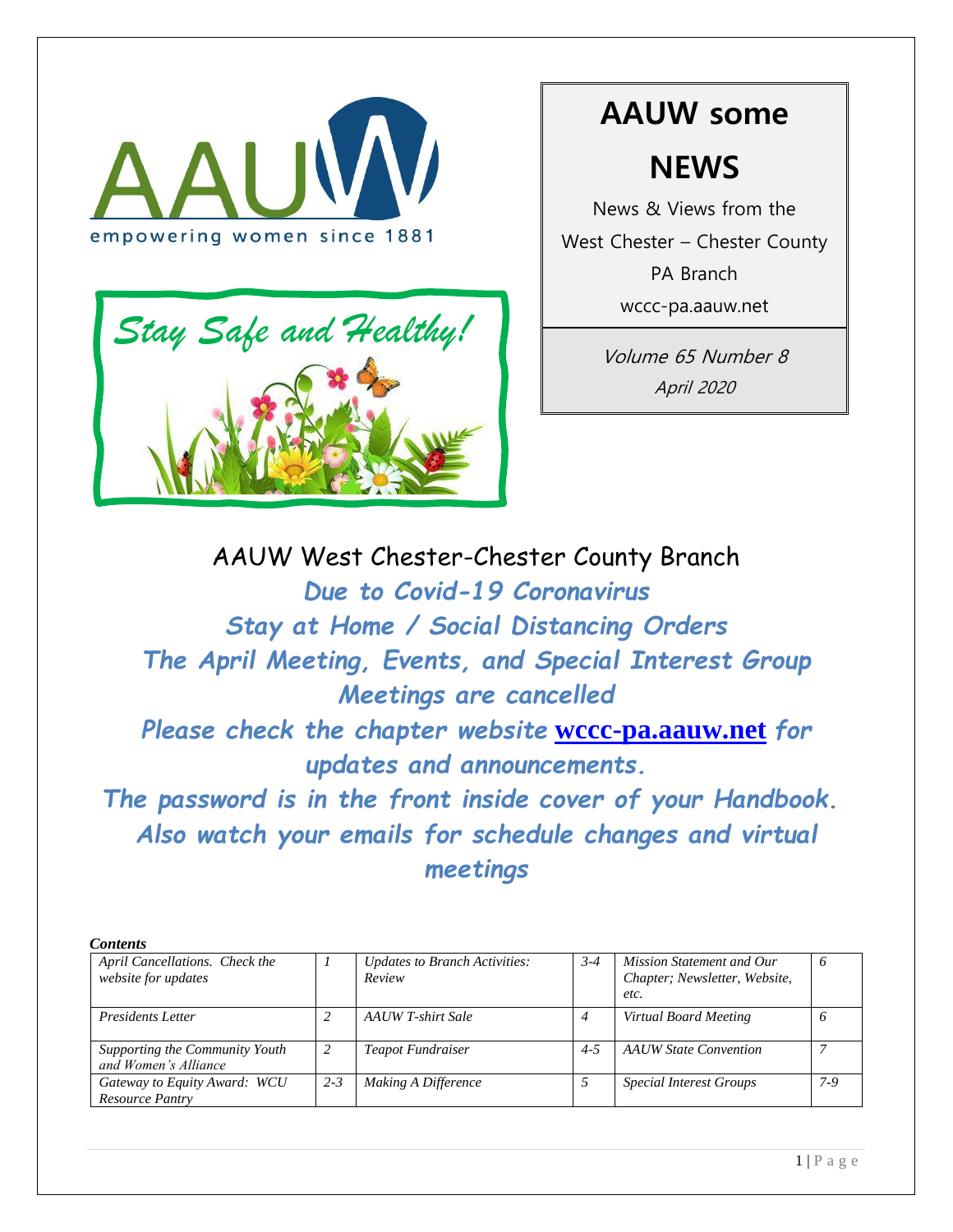# *Letter from the President*

Now I can relate to Sleeping Beauty. It seems that the entire world is going to sleep around us. Stores closed, meetings cancelled, shows postponed, everything that we looked forward to a few weeks ago is in a state of suspension. We look forward to the day that everything will wake up again and our life will be back to normal. When will that day come?

The challenge is to make productive use of our time instead of sleeping it away. We can tackle projects around the house: cleaning out closets or the garage, finishing that vacation photo album, starting a new crafty project, getting the garden ready, reading those magazines from Christmas, picking up that book on the end table, taking leisurely baths and long walks, all those things that our busy schedules have pushed out of our list of priorities. No excuses anymore! Ironing? Well, no. I have to draw the line somewhere!

I love the creative ways people are dealing with the social distancing. I have friends who meet on the deck and share a bottle of wine every afternoon, dispensed by one person, while sitting a full six feet apart!

Our branch is also in a state of suspension. Our meetings, our dinners, our fun events, our charitable work … all cancelled or postponed. But there's good news, too: we can continue our support of the community in other ways. We can reschedule our events. We can keep in touch with each other and be there to support each other in cases of distress. We are an organization of friends.

Let's find productive things to do, keep a smile on our face, and enjoy the opportunity for a slower pace. When everything is back to normal, we may look nostalgically at this unusual time of our lives!

Stay healthy! Eva Kaufmann Co-President

# *Supporting the Community Youth and Women's Alliance*

The month of April is designated as the month to support CYWA, one of the four shelters we are supporting this year. The coronavirus has complicated life for all of us, and especially for those who are helping the homeless and the needy. Because our branch meeting and other gatherings have been canceled due to the virus and because the CYWA helps so many people living on the edge, we ask that those able to donate to our shelters, do so by a check made out to CYWA with a notation on the check that the donation is coming from AAUW . Please send your check to me and I will see that CYWA gets them.

This is a difficult time for all of us, but I know how generous and compassionate you are, and I am proud to be a part of this group. We look forward to the time when we can meet and celebrate our branch together.

Mimi Jones 26 Blakely Road Downingtown, Pa. 19335

# *Gateway to Equity Award: WCU Resource Pantry*

*-- Eva Kaufmann*

It is my pleasure to announce that as a result of our recent vote on branch awards, our Gateway to Equity Award winner for the next year is the West Chester University Resource Pantry. This will be the third time we will have supported this outstanding organization. The first time was in 2017-18, then again in 2018-2019.

The Resource Pantry opened in 2016 s a result of the initiative of Tori Nuccio, Assistant Director of Financial Aid, who specialized in supporting Unaccompanied Youth. This term refers to students who have aged out of the foster care system and who have no family support, as well as students who are homeless for other reasons. She realized that these students suffered lack of food during school breaks and summers. With the help of the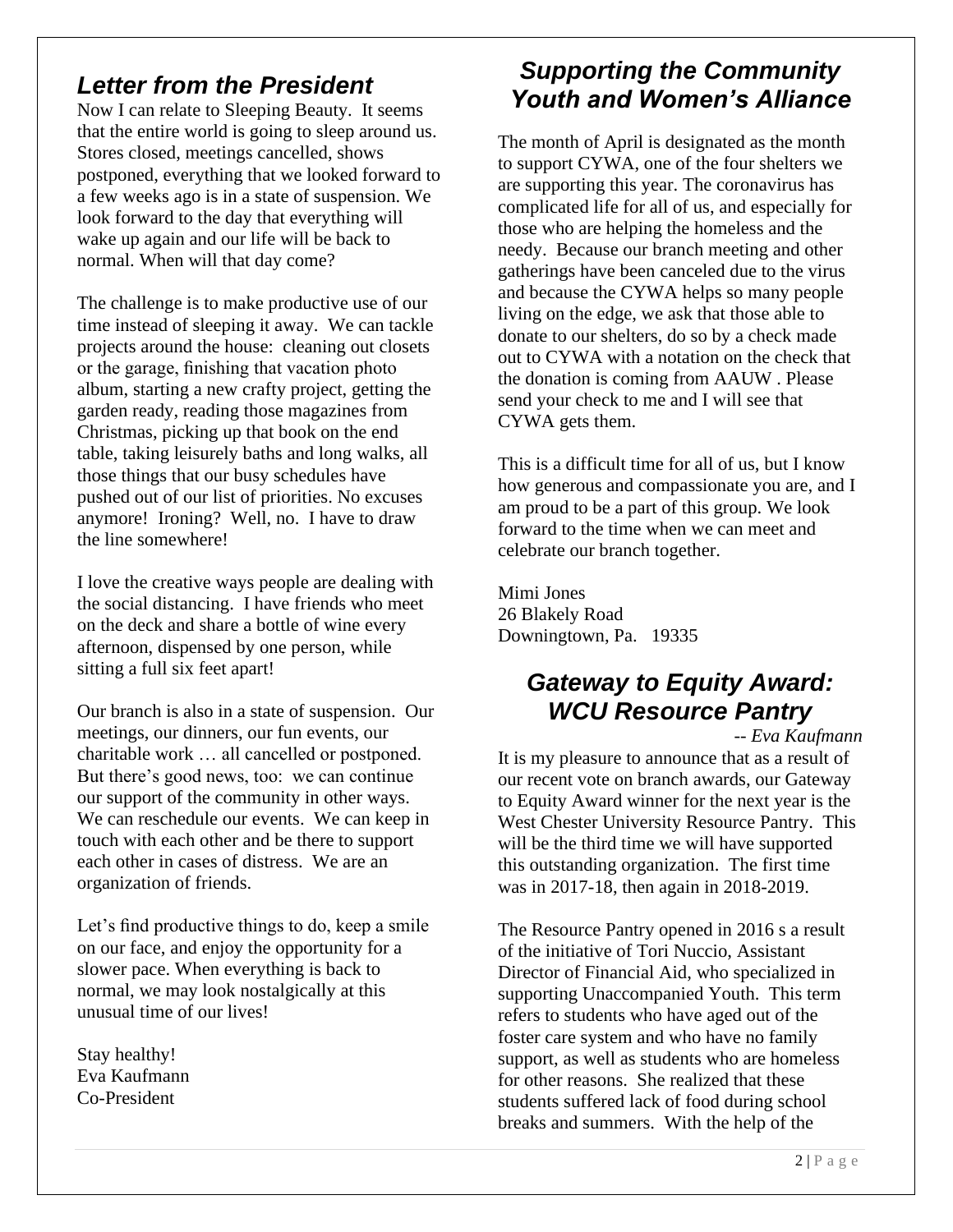# *Resource Pantry (continued)*

WCU Foundation, she opened a small Resource Center for these students.

Here is part of an article from our February 2018 AAUW newsletter:

- In 2016-17, 82 students took advantage of the Pantry with a total of 260 visits.
- So far in 2017-18 (as of early January), 266 students have used the pantry with a total of 664 visits. The current average is 113 visits per month.
- In terms of gender, 20% of the students are male and 80% female. The managers of the Pantry are puzzled by the disparity. They decided to hire a male student or intern next year to help run the place, as it is staffed by only women right now. The manager hopes to make the male students more comfortable.
- 62% of the students live on-campus.
- The Pantry distributed 2,517 pounds of food since the beginning of the school year. The Chester County Food Bank is the primary source of food. Fresh food is available through various sources, including from a greenhouse on campus.

Fast forward to 2020, and her are some numbers from a recent publication of the Pantry:

- On average, the Pantry serves 200 students per week—a \$500 contribution provides one student with food or personal supplies for one month.
- During the current academic year there have been:

650 students served 3,905 visits to t he Resource Pantry More than 10,000 pounds of food distributed.

Clearly the organization has grown, as has the need experienced by students. We are delighted to support such a meaningful organization!

# *UPDATE TO BRANCH ACTIVITIES*

*For those of you who may not have seen the update emails from Eva, here's a repeat of the latest information. Eva notes: "It is anticipated that many more changes and cancellations will occur if the virus continues to control our ability to meet together. Instead of sending out frequent notices, I will ask you to consult our website,* **wccc-pa.aauw.net,** *to check on* 

*activities and announcements. The password is in the front inside cover of your Handbook."*

Eva reported, "As you may have seen on our website, **the meeting scheduled for April 8th has been cancelled**, or should I say, postponed. We were planning to have Fredda Maddox, newly elected to County Sheriff, to speak on the topic of women running for elected office, as well as officer Frushella to speak on the topic of scams. We have asked our program VPs to reschedule them, as well as our March speaker, Maeve Kelly, from the Chester County Fund for Women and Girls, for our fall meetings. Check the website for announcements in this fluid situation!

#### **The 60th Anniversary celebration was**

**cancelled**, as you already know. We got many comments from our members, most of them in favor or having the celebration in the fall, as if in defiance of the virus and what it has done. We will explore the possibility of having it at Crosslands as originally planned, if they are willing to have outside groups on their campus again in the fall.

Anne and I have spoken about the calendar for April. It is clear from reports about the virus that we will not be able to schedule events in the coming month. We have decided to CANCEL ALL EVENTS IN APRIL.

The next major event is our **May Banquet,** at which we culminate our year with approval of the budget and election of officers. It is too early to tell if we will be able to have the banquet as planned, and the Board will make *(continued on next page)*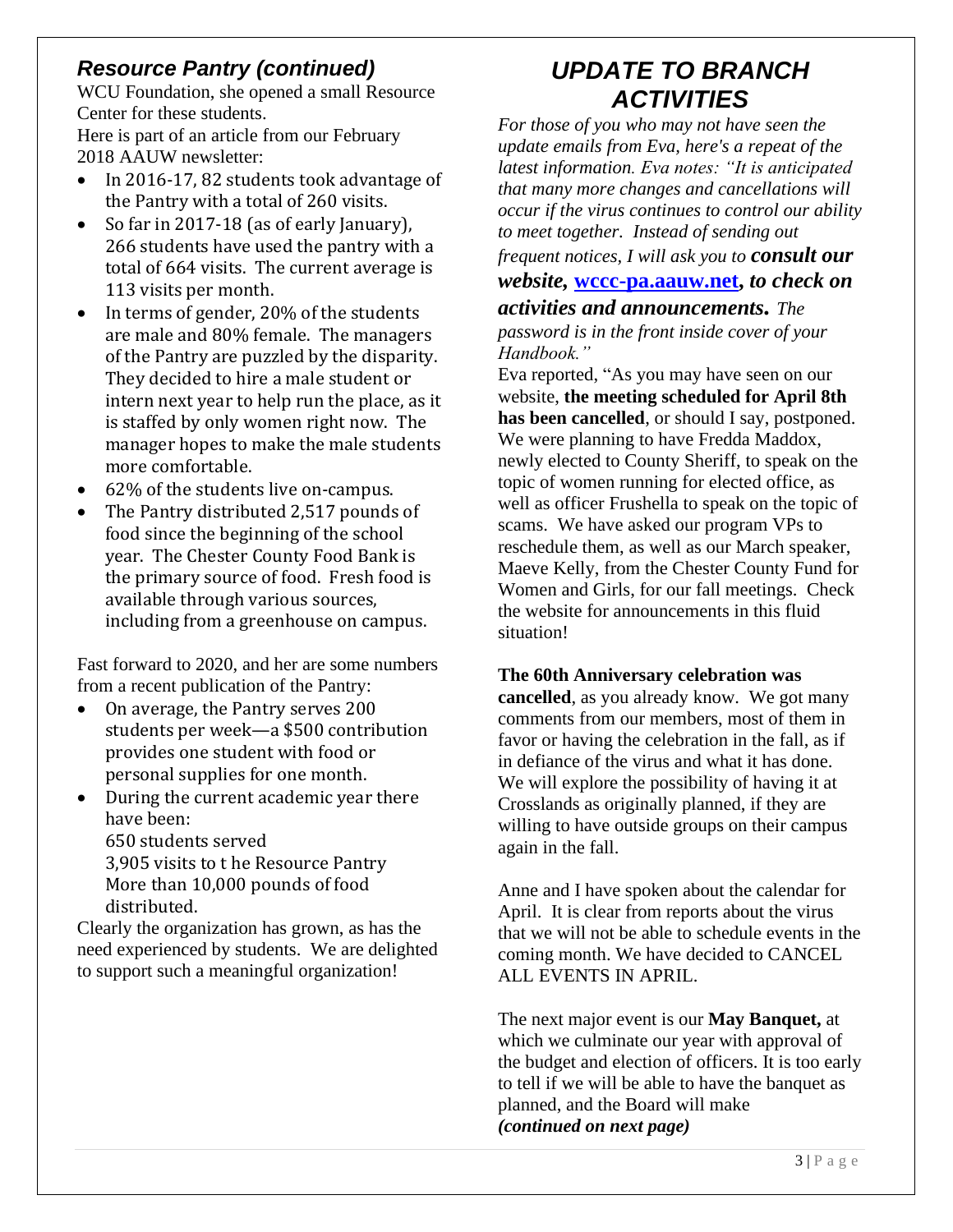## *Update to Branch Activities (continued)*

decisions when we meet on April 1st. It may be necessary to postpone the event a month and have it in June, if the facility and the caterer are available. Stay tuned!

#### **Our Board will have a virtual meeting on**

**April 1st.** Details will be provided to Board members. If you would like to join the meeting, let us know, and we will be happy to include you.

**The state AAUW-PA convention** scheduled for April has been postponed to July 13-15. If you would like to attend, you can register on the state website. I will be going and would welcome company for the ride to Harrisburg and

a roommate at the hotel. Call me before you register. And, finally some good news: I am happy to announce that **our Gateway to Equity winner for next year is The WCU Resource Pantry!** This is an unexpected selection, since we have supported them twice in the past. They will be thrilled to get this news."

# *AAUW T-Shirt Sale*

Just a reminder for those of you that may have missed out on the AAUW T-Shirt sale. Good news, we bought some extra sizes just in case you forgot to place your order. We have sizes small through large available for \$9.99. Please e-mail Anne, ananderko@msn.com if you would like a t-shirt. Checks should be written out to AAUW-West Chester County Branch.



**Fill your teapot reminder**

#### **TEAPOT FUNDRAISER – DID YOU DECORATE YOUR TEAPOT YET?**

We are getting closer to our May Banquet and we want to remind you again about the importance of the Teapot Fundraiser. This is a major fundraiser and all the money collected will be donated to the 4 shelters we are sponsoring this year. Whether it be the loose

change around your home, or cash or a check please remember to donate.

The May Banquet includes a contest for the most creatively decorated teapots. "Thanks to" the COVID-19 restrictions a planned "paint your teapot" get together in April does not look possible, but since many of us now have more free time on our hands and are staying at home, this is the perfect time to get the creative juices going and decorate your teapot. Here are some ideas:

Stay well, Trish Alfano & Marie Knox Fundraising Co-Chairs

#### MAKE IT PRETTY





MAKE IT FUN

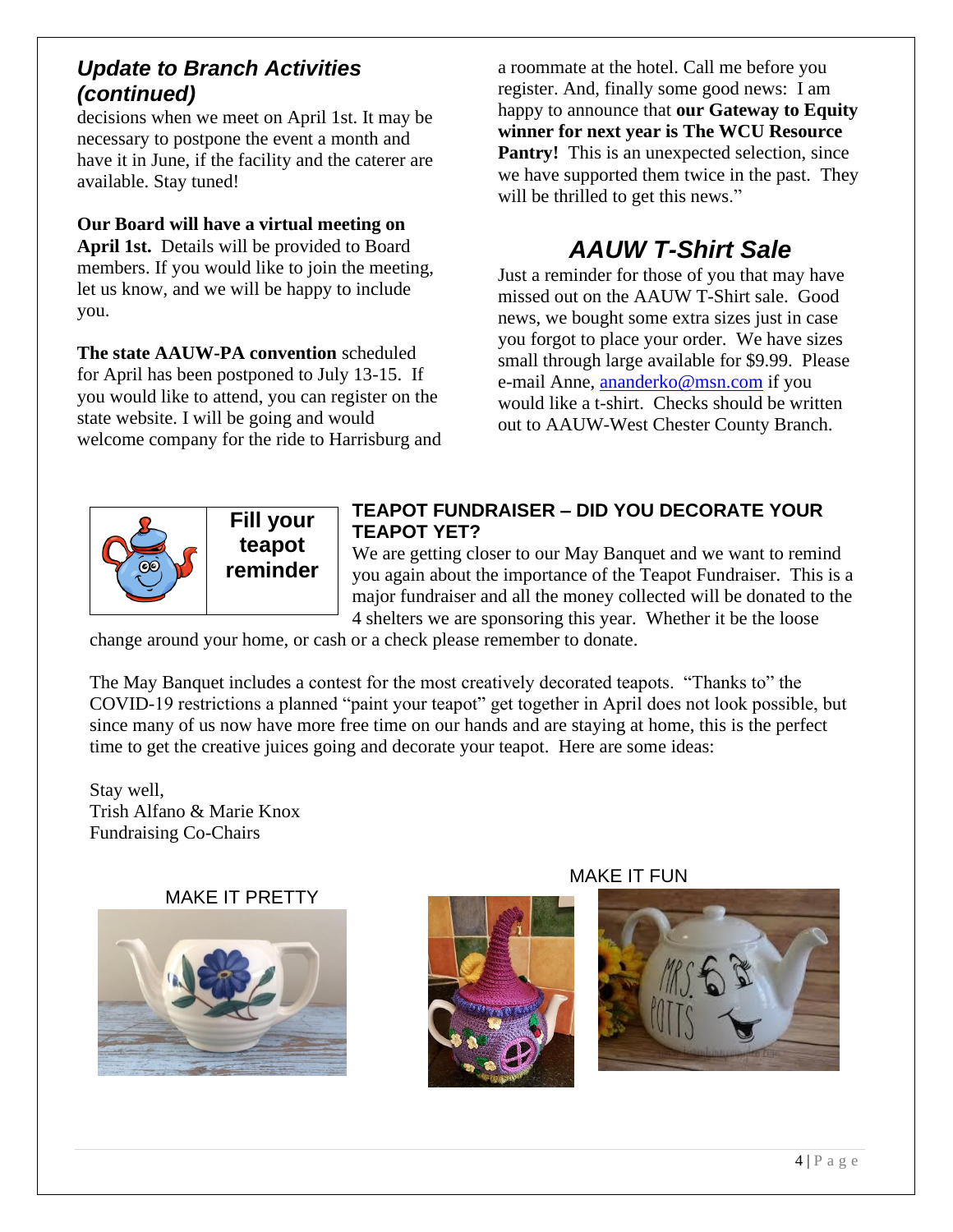#### USE IT AS A PLANTER







#### USE IT AS A VASE USE IT FOR YOUR CLUTTER



# *Making a difference! Watch this space!*

#### • **West Chester Food Cupboard**:

I hope you are all well and staying healthy in these strange times. I wanted to let everyone know that although the Food Cupboard is open, we will NOT be volunteering this month. Donna Eaves, our contact person, just let me know that there are sufficient daytime volunteers (probably because so many people are home from work), so there is no need for any of us to risk going to the Cupboard. I'll be sorry to miss the volunteer hour, which always goes quickly since you are all so hard-working and pleasant to be with. As we are doing with everything else, we will just have to wait and see what next month holds.

In the meantime, if anyone would like to make a monetary contribution, you can send a check directly to the following address: **West Chester Food Cupboard, 431 S. Bolmar Street, West Chester, PA 19382.** Checks should be made out to West Chester Food Cupboard. Stay well.

Sincerely, Jean Shervais jshervais@verizon.net Home: 610-431-9066 Cell: 484-883-3521

## • **Community Warehouse Project of Chester County (CWP)**

Founded by the Rotary Club of West Chester, this 501c3 organization's mission, "Helping Us Turn Empty Houses into Homes" works with individuals and/or families coming out of a shelter program, suffering from poverty or other hardship who are unable to afford new or used furniture. CWP collects and redistributes donated furniture and household items to needy folks in the county. The CWP's drop off day in Downingtown is the 3rd Saturday of each month. Another location for drop-off is in West Chester. For further information about donating items or funds, directions to CWP or volunteering, **call 484-473-4360**. To have someone come to your home and advise you on items, contact Jeannie McGinn, 484-343-4577. NOTE: Bed frames are **always** needed.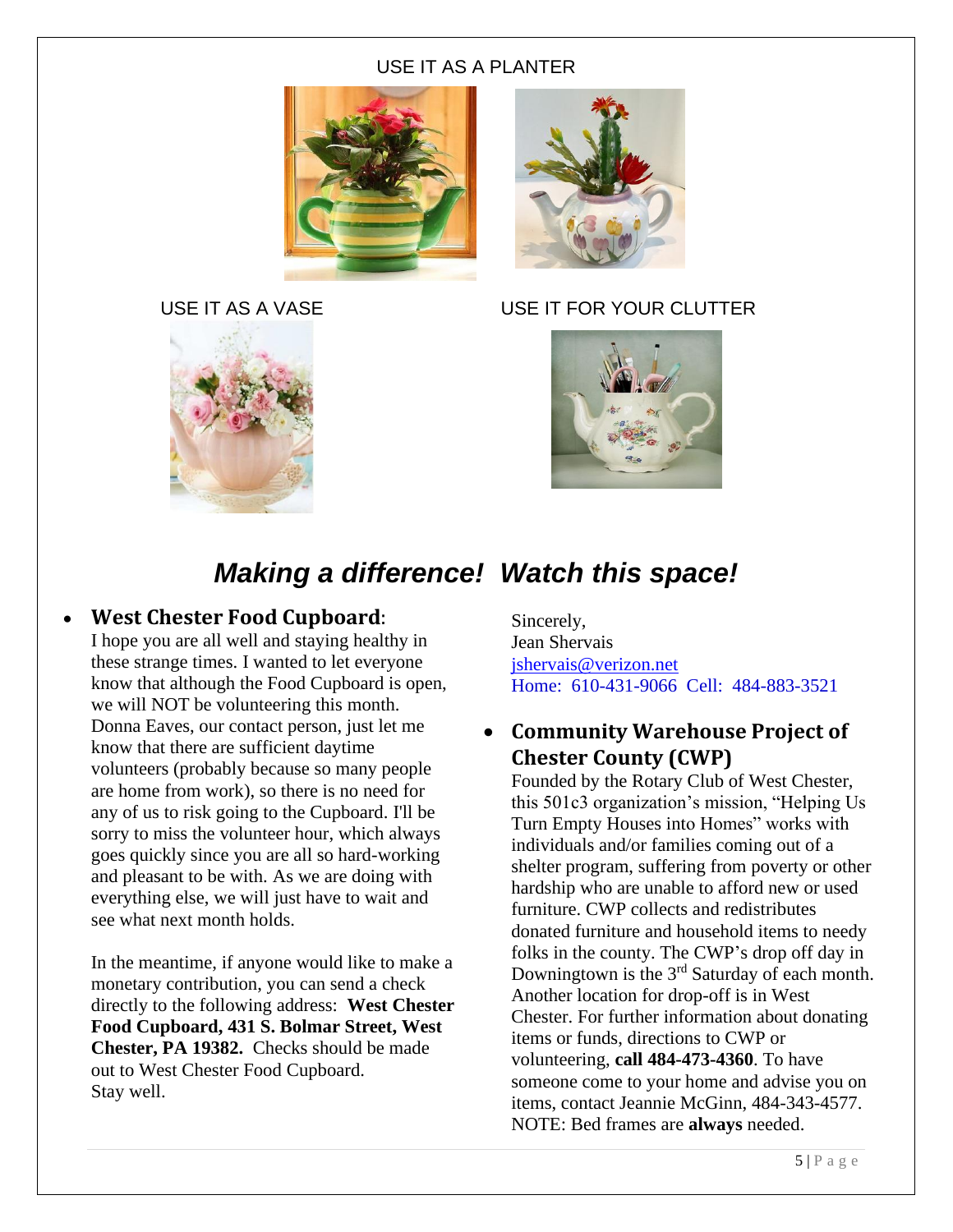# *AAUW Mission Statement: To advance gender equity for women and girls through research, education, and advocacy.*

#### *Our Chapter – 2019-2020:*

| Toni Gorkin           | <b>Newsletter Editor</b>             |  |
|-----------------------|--------------------------------------|--|
| 610-363-7627          | tgorkin@comcast.net                  |  |
| Newsletter email      | tgorkin@comcast.net                  |  |
| Eva Kaufmann          | <b>Branch Co-President</b>           |  |
| 610-793-3809          | ekaufmann1@gmail.com                 |  |
| Anne Anderko          | <b>Branch Co-President</b>           |  |
| 484-885-4943          | ananderko@msn.com                    |  |
| Barbara Lathroum      | <b>Co-Vice President for Program</b> |  |
| 610-321-9783          | blathroum@gmail.com                  |  |
| Jean Speiser          | Co-Vice President for Program        |  |
| 610-738-3363          | jeansp@gmail.com                     |  |
|                       |                                      |  |
| Patricia Schultz      | <b>Membership Co-Vice President</b>  |  |
| 610-436-9752          | pls@patriciaschultz.com              |  |
| Susan Skiles          | Membership Co-Vice President         |  |
| 610-431-4278          |                                      |  |
|                       | whimziecieux@gmail.com               |  |
| <b>Pat Bove</b>       | Co-Secretary                         |  |
| 610-692-2742          | pmbove@aol.com                       |  |
|                       |                                      |  |
| Carol Haaf            | Co-Secretary                         |  |
| 610-299-8801          | carolahaaf@verizon.net               |  |
| <b>Susan DeGeorge</b> | <b>Financial Officer</b>             |  |
|                       | <u>suzydegeorge@yahoo.com</u>        |  |
| <b>Branch Website</b> | wccc-pa.aauw.net                     |  |
|                       |                                      |  |

## *Newsletter*

The newsletter is published by the first of each month. The deadline for submissions is the  $10<sup>th</sup>$  of the month. Please send emails to tgorkin@comcast.net. Thank you to everyone who contributes to these issues; it can't be done without you! *-- Toni Gorkin*

# *Facebook Page*

Don't forget to check our Facebook Page. It's **AAUW Chester County PA**. Thank you to Alice Lenthe for getting it up and running.

## *Chapter Web Page*

Thank you to Sandy Alexander for updating the chapter Web Page at https://wccc-pa.aauw.net/. NOTE: Be sure to share your photos with Sandy to keep the content fresh and inviting!

## *Trifold Brochure*

The trifold brochure that describes our chapter has been updated and has been printed. It's a good tool to use when exploring interest with potential new members.

## **Board Meetings**

Board meetings are held on the first Wednesday of the month at Board members' homes. **The next board meeting will be a VIRTUAL meeting on WEDNESDAY, APRIL 1, at 3:00 p.m.** All members are welcome to attend Board meetings. Email Eva or Anne if you want to participate.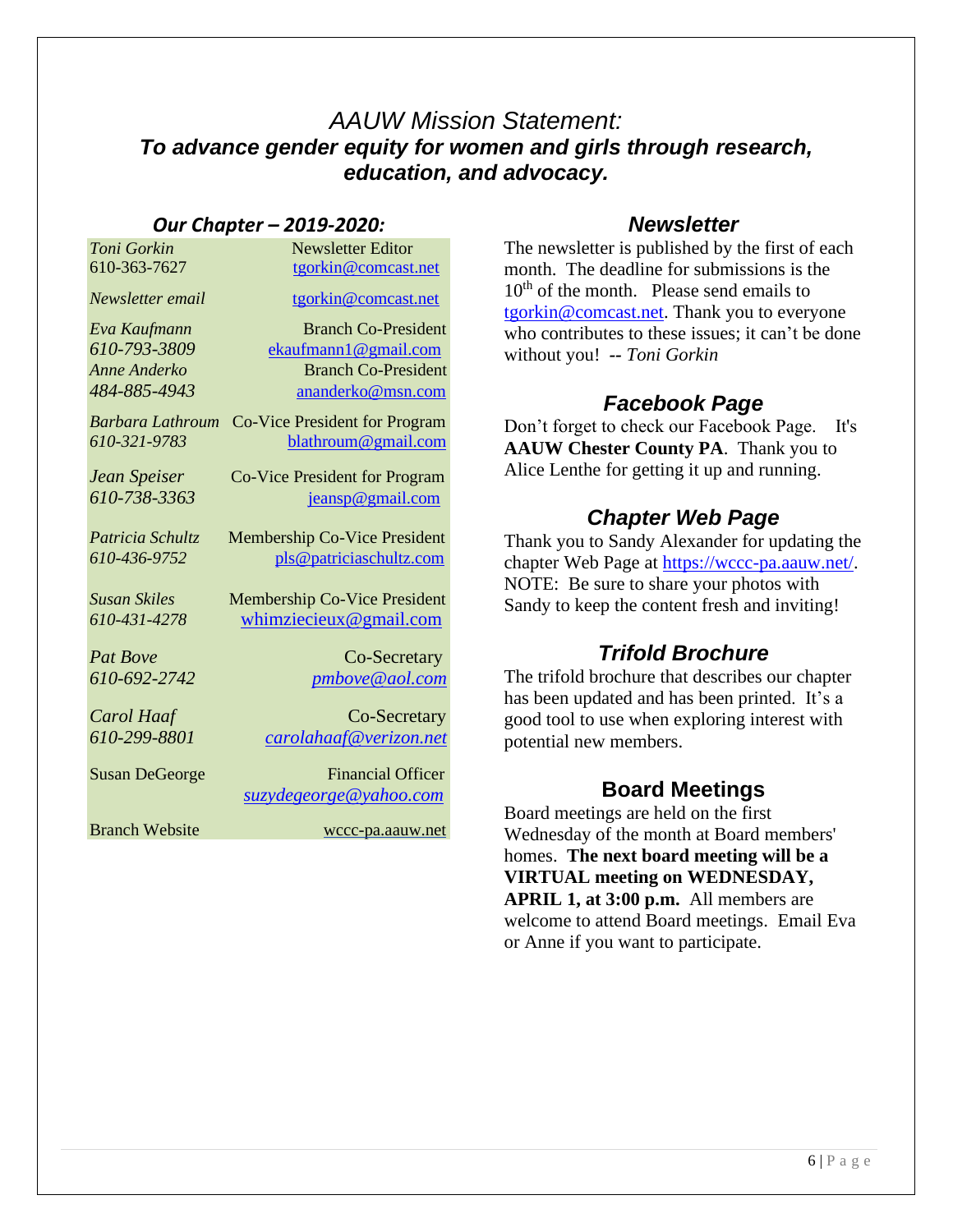

# **2020 AAUW PA State Convention**

## **The Convention has been postponed to July 13-15. Following is the statement from the Convention Coordinators.**

The AAUW-PA Board has been following the developments related to the potential spread of the COVID-19 virus and considering options related to our upcoming April Convention. We take the health and well-being of our members and invited guests as our highest priority. We also must consider the financial well-being of our organization. Through discussions with the Central Hotel and Conference Center, we have determined that the best course of action is to **postpone the Convention until July 13, 14, 15**.

We recognize that this is disappointing, but we are PERSISTENT WOMEN after all, and determined to make the best of these circumstances! After learning that cancelling the convention outright would leave us with significant financial liability, the Central Hotel offered us alternative dates for our event. The only weekend dates available are during Thanksgiving and just prior to Christmas, so we have chosen a Monday-Tuesday-Wednesday time slot in July.

#### **PLEASE VOTE!**

Because it will not be possible to provide a venue for on-site voting for Board candidates, you will need to vote EITHER online or with a paper ballot. PLEASE remember to vote. You'll find all the information you need here: https://aauw-pa.aauw.net/about/nominations/

#### **REGISTRATIONS AND RESERVATIONS:**

If you have already registered for the April Convention, we have transferred your registration to the new dates. If you need to cancel that registration, send an email to aauwpaconfcoord@gmail.com. If you have already booked a hotel room, the Central Hotel has transferred that reservation to the new dates for the convention automatically. Contact the Hotel (717-561-2800) directly if you need to cancel your reservation with no penalty.

We look forward to a successful and engaging convention and hope to see you there!

# **Special Interest Groups**

**Note: Because of the Covid-19 Coronavirus Stay-at-Home/Safe Distancing orders, April meetings have been cancelled. Some groups are exploring virtual meeting options. Watch for emails and check with your Interest Group's coordinators.**

#### **Women's Social Bridge**

The AAUW Chester County-West Chester



Branch Women's Social Bridge meets once a month at 1 pm for two to three hours of friendly bridge. We play contract bridge

and change partners after 6 hands. We meet at a member's home; locations are sent in e-mail

reminders each month. All are welcome! To have your name added to the e-mail list, contact Sandy Alexander at

#### frau.salexander@gmail.com .

The social bridge group will not be meeting until further notice.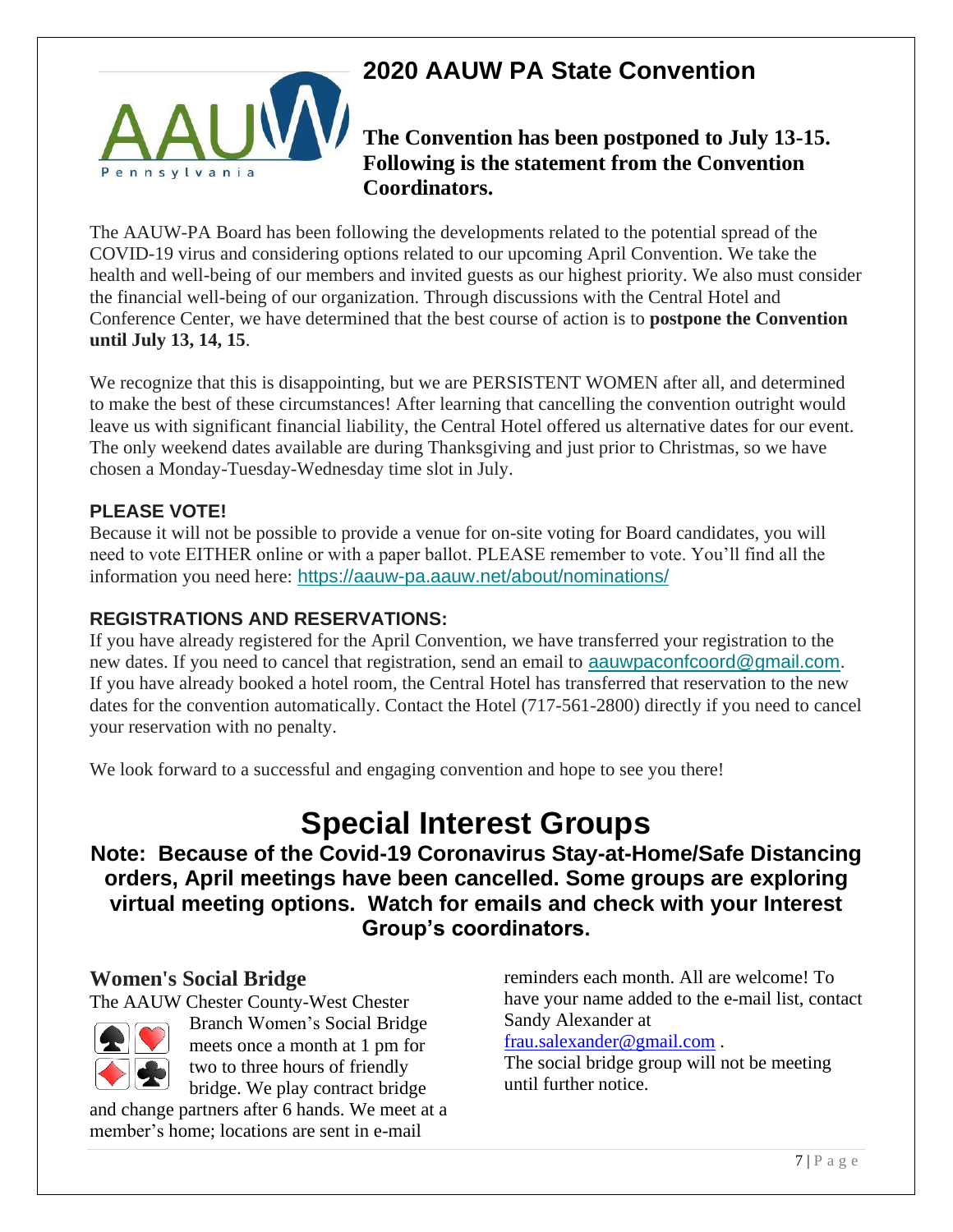#### **Couples Bridge**

A chair is needed. Please contact one of the presidents if interested.

#### **Mah Jongg Newbies**

Nine AAUW members attended 2 sessions to learn to play Mah Jongg with Donna Eaves, Kim Glavin, Mary Smith and Sandy Alexander. While we can't meet daily, some of us are paying online and Sandy is sending out a daily email with a practice hand to analyze. Contact is Sandy at frau.salexander@gmail.com .

## **FIG (Food Interest Group)**

This group dines around either at a member's home or at a local restaurant. The group usually meets on a Saturday or Sunday for brunch or dinner on a monthly or bi-monthly basis. Couples (unless otherwise specified) and singles, as well as new members, are welcome.

Invitations with all details will be emailed to FIG members about one month before the event. Please wait for your invitation to RSVP. For more information or to get on the mailing list, contact Donna Eaves, FIG chair, at 610- 692-5277 or deaves@live.com.

#### **Book Groups:**

*AAUW branches are known for their book groups, and membership in a group often encourages continuing membership. The West Chester-Chester County Branch currently has two book discussion groups meeting in the day and in the evening at different times of the month.* 

# **LIT I: Daytime Literature Group**

Fiction & Nonfiction Lit I Book Group meets at 1:00 pm on the third Monday of the month. Lit I is exploring a virtual meeting option to discuss *Grandma Gatewood's Walk*, by Ben Montgomery, on March 30. Any questions? Contact Janet Kane: jfentonkane@gmail.com or 610-399-1149.

# **LIT II: Evening Literature Fiction & Nonfiction Book Group**

Lit Group II is exploring a virtual meeting option to discuss *Emma*, by Jane Austen. If you are not already receiving emails from Lit Group II, please let Jean Speiser (JeanSp@gmail.com) know that you are interested so that you can be informed of any schedule changes or modifications.

#### **Great Decisions**

We work with a book produced by the Foreign Policy Association called *Great Decisions* (cost \$30). It contains 8 topics and questions for discussion. Some topics this year include China's geopolitics, Turkey, and Global Health Issues. One person leads and all look for additional material. We meet at the West Chester Diner at 2:00 pm and generally spend approx. 2 hours. The first half hour is social. We usually meet on the second Monday in the month, but since we are a very small group we can be flexible. We would welcome new members. For information contact Jacky Page at 610-359-9887 or jacquelinepage9@gmail.com

# **TIG (Travel Interest Group)**

The Travel Interest Group is composed of members and their guests who like to go to interesting places and often enjoy a meal together before or after. We usually do something 7 or 8 times a year. However, all TIG outings are on hold for the present. Contact Sandy Alexander (frau.salexander@gmail.com), Mary Marco (Mary.m.marco@gmail.com), or Jane McDowell (jlmcdowell@gmail.com) if you want to be on the list for future events. Being on the list does not obligate you to attend any trips. Anyone is welcome to coordinate an event or trip they are interested in.

#### **Stitchers Group**

The "Stitchers" usually meet the first Friday of each month at 10:00 AM. We bring our stitching projects to work on as we chat. We welcome your skills, whatever they may be. Please join us, it's an enjoyable morning. Watch your email for a reminder. Meetings will resume when social distancing regulations permit.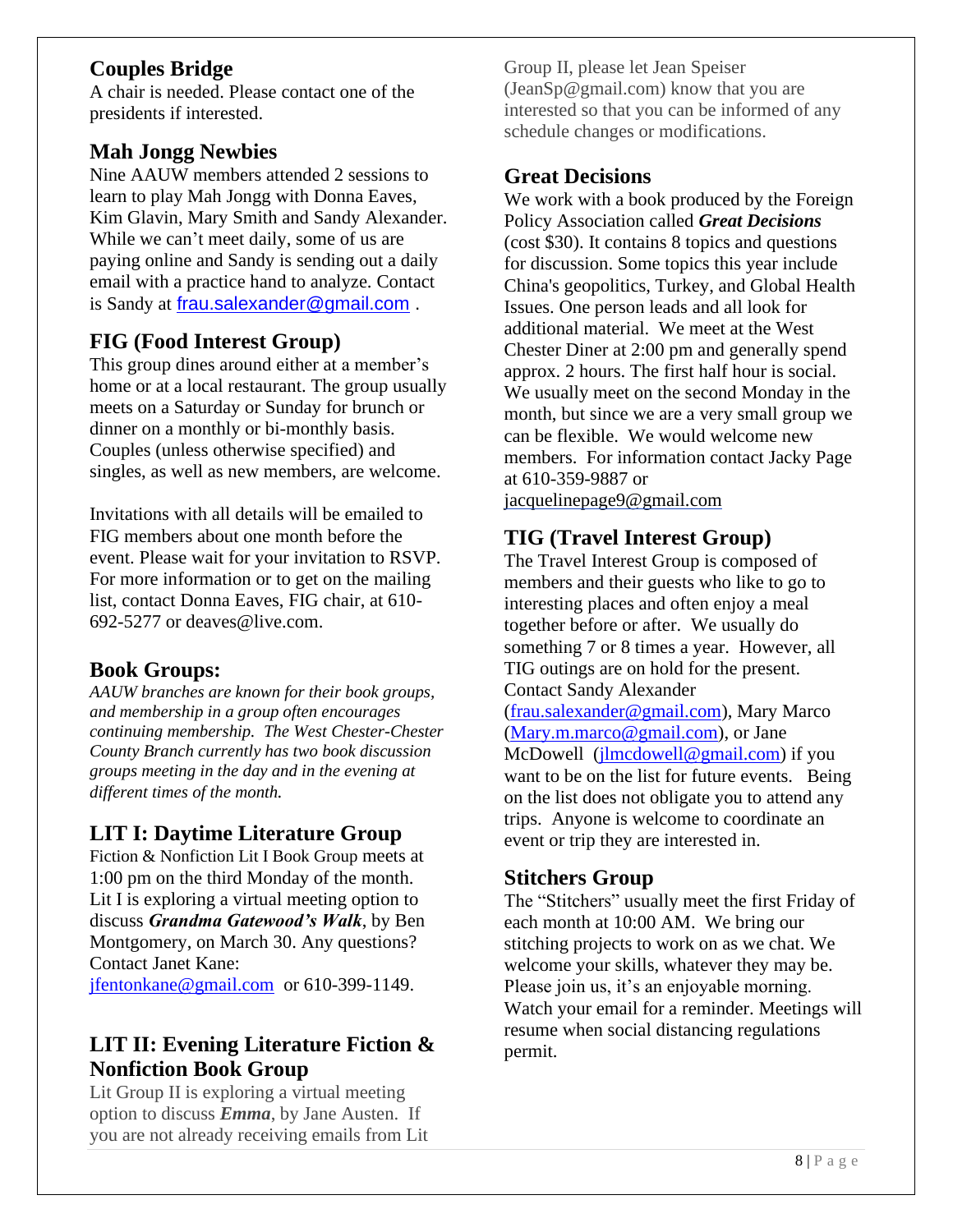#### **Walkers Group**

The group usually meets on Tuesdays at the Trestle Bridge Trail (officially the Brandywine Meadows Trail) off Rt. 322 near Downingtown. Parking is in the lot near the Trestle Bridge. They leave promptly at 9 A.M. You can walk as fast and as far as you would like. Expect lots of talking and laughter. No emails will go out; just show up and be ready to shove off at 9:00 A.M. Contact Phyllis Dunn at *dunn.phyllis@gmail.com* to be added to the email contact list.

**NOTE from Phyllis:** *AAUW Walkers are suspended as a group for now but Walkers are encouraged to walk on their own and use safe distancing practices. We will let everyone know when the ban is lifted.*